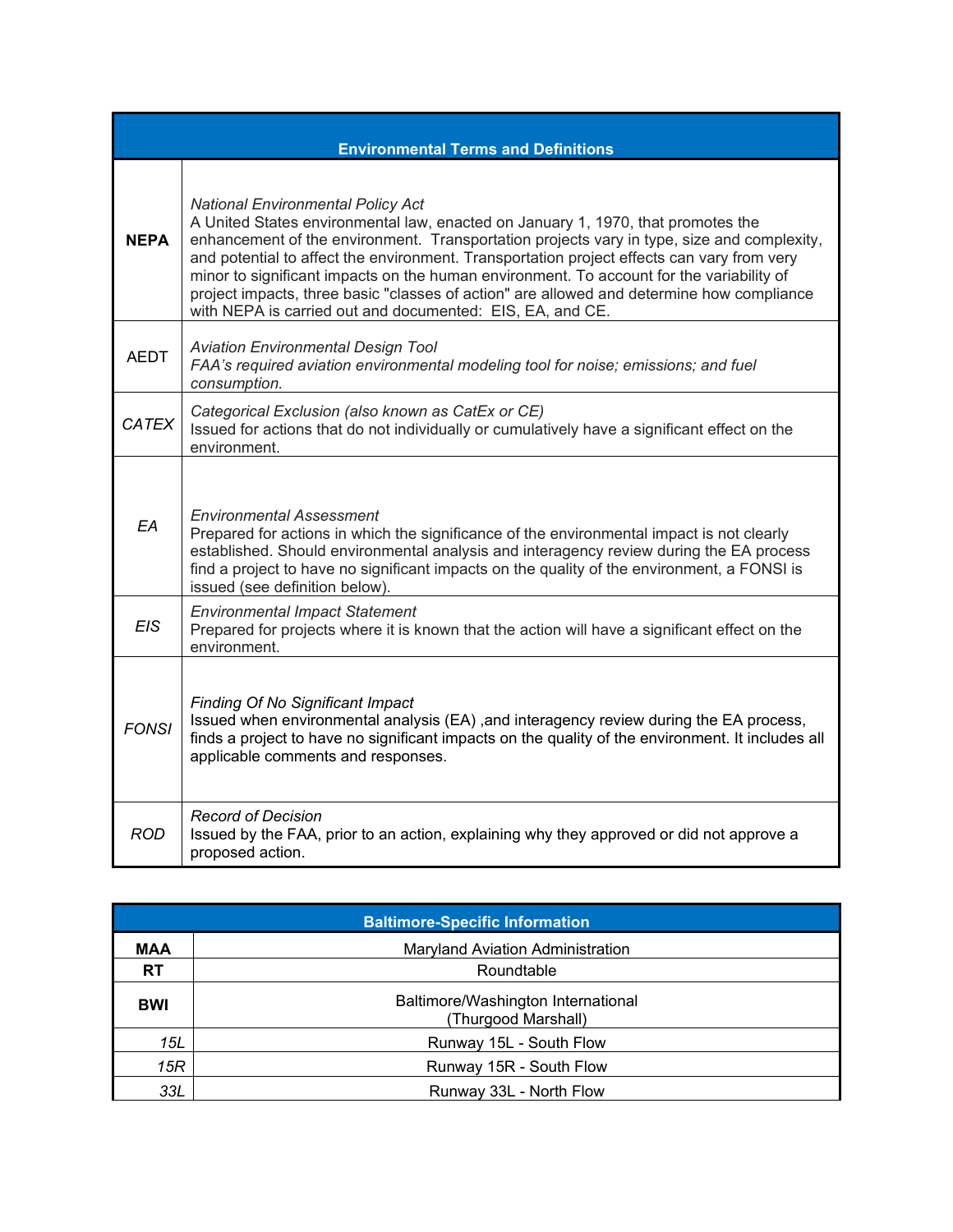| 33R                      | Runway 33R - North Flow                     |  |  |  |
|--------------------------|---------------------------------------------|--|--|--|
| 10                       | Runway 10 - East Flow                       |  |  |  |
| 28                       | Runway 28 - West Flow                       |  |  |  |
| <b>BAL</b>               | <b>Baltimore VOR</b>                        |  |  |  |
| <b>Nearby Facilities</b> |                                             |  |  |  |
| <b>IAD</b>               | Washington Dulles International Airport     |  |  |  |
| <b>PHL</b>               | Philadelphia International Airport          |  |  |  |
| DC.                      | Washington, DC                              |  |  |  |
| <b>DCA</b>               | Ronald Reagan Washington National Airport   |  |  |  |
| <b>PCT</b>               | Potomac Terminal Radar Approach Control     |  |  |  |
| <b>ZDC</b>               | Washington Air Route Traffic Control Center |  |  |  |

| <b>RNAV SIDs and STARs in DC Capital Project</b> |             |              |          |  |  |  |
|--------------------------------------------------|-------------|--------------|----------|--|--|--|
|                                                  | <b>SIDs</b> | <b>STARs</b> |          |  |  |  |
| <b>CONLE</b>                                     | "Conley"    | <b>ANTHM</b> | "Anthem" |  |  |  |
| <b>FIXET</b>                                     | "Fix It"    | <b>MIIDY</b> | "Middy"  |  |  |  |
| LINSE                                            | "Lindsey"   | <b>RAVNN</b> | "Raven"  |  |  |  |
| TERPZ                                            | "Terps"     | <b>TRISH</b> | "Trish"  |  |  |  |